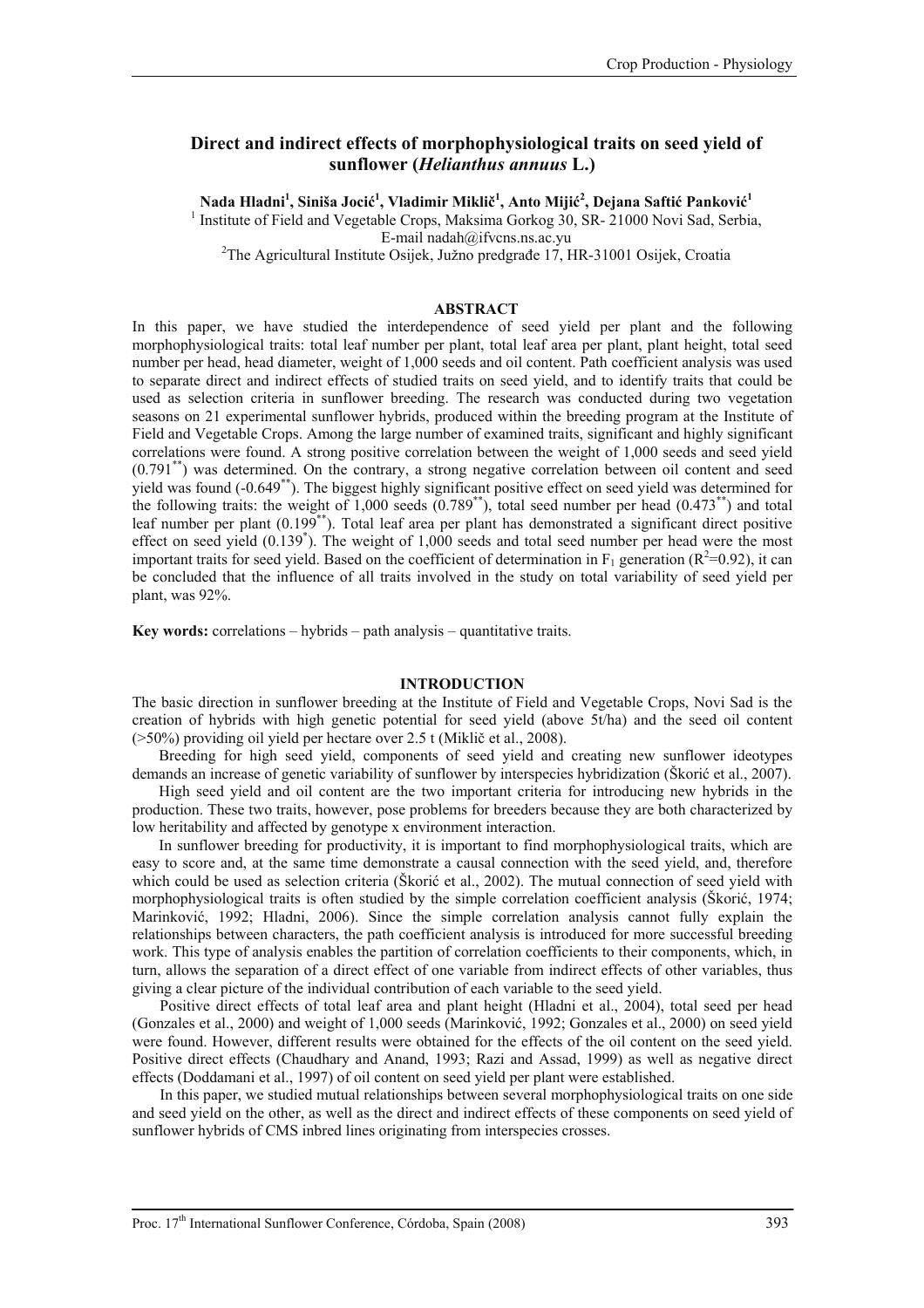# **MATERIALS AND METHODS**

In this research, 21 experimental hybrids, developed by using new divergent (A) CMS inbred lines were used. Female inbred lines (NS-GS-1, NS-GS-2, NS-GS-3, NS-GS-4, NS-GS-5, NS-GS-6, NS-GS-7) developed from interspecies hybridization and restorer inbred lines with good combining characteristics (RHA-R-PL-2/1, RHA-N-49, RUS-RF-OL-168) were created at the Institute of Field and Vegetable Crops, Novi Sad.

The experiment was set up at an experimental field of the Institute of Field and Vegetable Crops at Rimski Šančevi, in a randomized complete block system with three replications, during the period of two vegetation seasons. The soil was characterized by 2.8% humus content, moderate content of phosphorus and potassium and pH 6.92 (Vasin et al., 2002).

The basic sample for analysis of the examined trait consisted of thirty plants (ten plants per replication) sampled from middle rows of each block.

Plants in the flowering stage were transferred to the laboratory and the total leaf number per plant (TLN), as well as the total leaf area per plant (TLA; cm<sup>2</sup>/plant) were measured on the leaf area meter (LI-300-LiCOR, USA). At the stage of physiological maturity the plant height (PH) and head diameter (HD) were measured (cm) in the field. After the harvest, the seed yield (SY) produced in free fertilization for every single plant was measured by technical balance in the laboratory. The number of full seeds per head (total seed number-TSN) was determined by counting. On a random sample of completely pure and air dried seed the weight of 1,000 seeds (M1000S) was determined (g). The analysis of oil content (OC) in seed was carried out nondestructively on a nuclear magnetic resonance (NMR) analyzer. The determination of main values and the correlation coefficients (r) was carried out according to Hadživuković (1991). The strength and the direction of the correlation was determined according to the Roemer-Orphalov scale.

Mutual relationships of the examined characteristics and direct and indirect effects on seed yield were analyzed by the path coefficient analysis (Wright, 1921; Dewey and Lu, 1952). Statistical analysis was performed using Mstat C (1991) and SAS System Software (2003) programs.

# **RESULTS AND DISCUSSION**

Knowing the mutual relationships between different yield components as well as the dependence of seed yield on different yield components is an important precondition for a successful application of suitable selection criteria in sunflower breeding. Presence or absence of correlations can contribute to the right choice of examined traits so as to enhance the efficiency of some selection criteria.

Positive highly significant interdependence between SY and M1000S (0.791<sup>\*\*</sup>), TLA (0.623<sup>\*\*</sup>), HD  $(0.446^{**})$ , TSN  $(0.369^{**})$ , is shown in (Table 1). Similar results of highly significant correlations between SY and: M1000S, TSN (Dagustu, 2002; Dušanić et al., 2004), TLA (Merrien et al., 1982; Joksimović et al., 1999; Hladni et al., 2001), and HD (Hladni et al., 2003; Mijić et al., 2006) were obtained by others.

|            | <i>.</i> . |            |                        | ັ           |                        |                        |                        |                       |
|------------|------------|------------|------------------------|-------------|------------------------|------------------------|------------------------|-----------------------|
| Trait      |            | TLA        | PH                     | HD          | <b>TSN</b>             | M1000S                 | OC                     | SY                    |
|            |            | X2         | X3                     | X4          | X5                     | Χ6                     | X7                     |                       |
| TLN        | X1         | $-0.202ns$ | $0.566$ *              | $-0.452$ ** | $-0.075$ <sup>ns</sup> | 0.010 <sup>ns</sup>    | 0.168 <sup>ns</sup>    | 0.087 <sup>ns</sup>   |
| <b>TLA</b> | X2         |            | $-0.161$ <sup>ns</sup> | $0.602$ **  | 0.253                  | $0.461$ **             | $-0.461$ **            | 0.623                 |
| PH         | X3         |            |                        | $-0.544$ ** | $0.040$ <sup>ns</sup>  | 0.220                  | $-0.011$ <sup>ns</sup> | $0.199$ <sup>ns</sup> |
| HD         | X4         |            |                        |             | 0.297                  | 0.291                  | $-0.589$ <sup>*</sup>  | 0.446                 |
| <b>TSN</b> | X5         |            |                        |             |                        | $-0.164$ <sup>ns</sup> | $0.090$ <sup>ns</sup>  | 0.369                 |
| M1000S     | Х6         |            |                        |             |                        |                        | $-0.786$ **            | 0.791                 |
| ОC         | X7         |            |                        |             |                        |                        |                        | $-0.649$              |

**Table 1.** Phenotypic coefficient of correlation among analyzed traits

\*\* F test significance at level P<0.01 \* F test significance at level P<0.05 ns- not significantly different

X1 total leaf number (TLN) X5 Total seed number per head (TSN)

X2 total leaf area per plant (TLA) X6 Mass of 1000 seed (M1000S))

X3 plant height (PH) <br>
X7 Oil content (OC) <br>
X4 head diameter (HD) <br>
X7 Oil content (OC) <br>
X7 Seed yield per pla

seed yield per plant  $(SY)$ 

Highly significant negative interdependence was established between SY and OC  $(-0.649<sup>**</sup>)$ , which is in agreement with the research of Doddamani et al. (1997), and in disagreement with the research of Chaudhary and Anand (1993) and Razi et al. (1999).

There was no correlation between TLN and SY, which is in disagreement with the research of Chaudhary and Anand (1993), El-Hosary et al. (1999) and Dagustu (2002), who determined a positive and significant correlation of TLN and SY. Significant positive interdependence was not established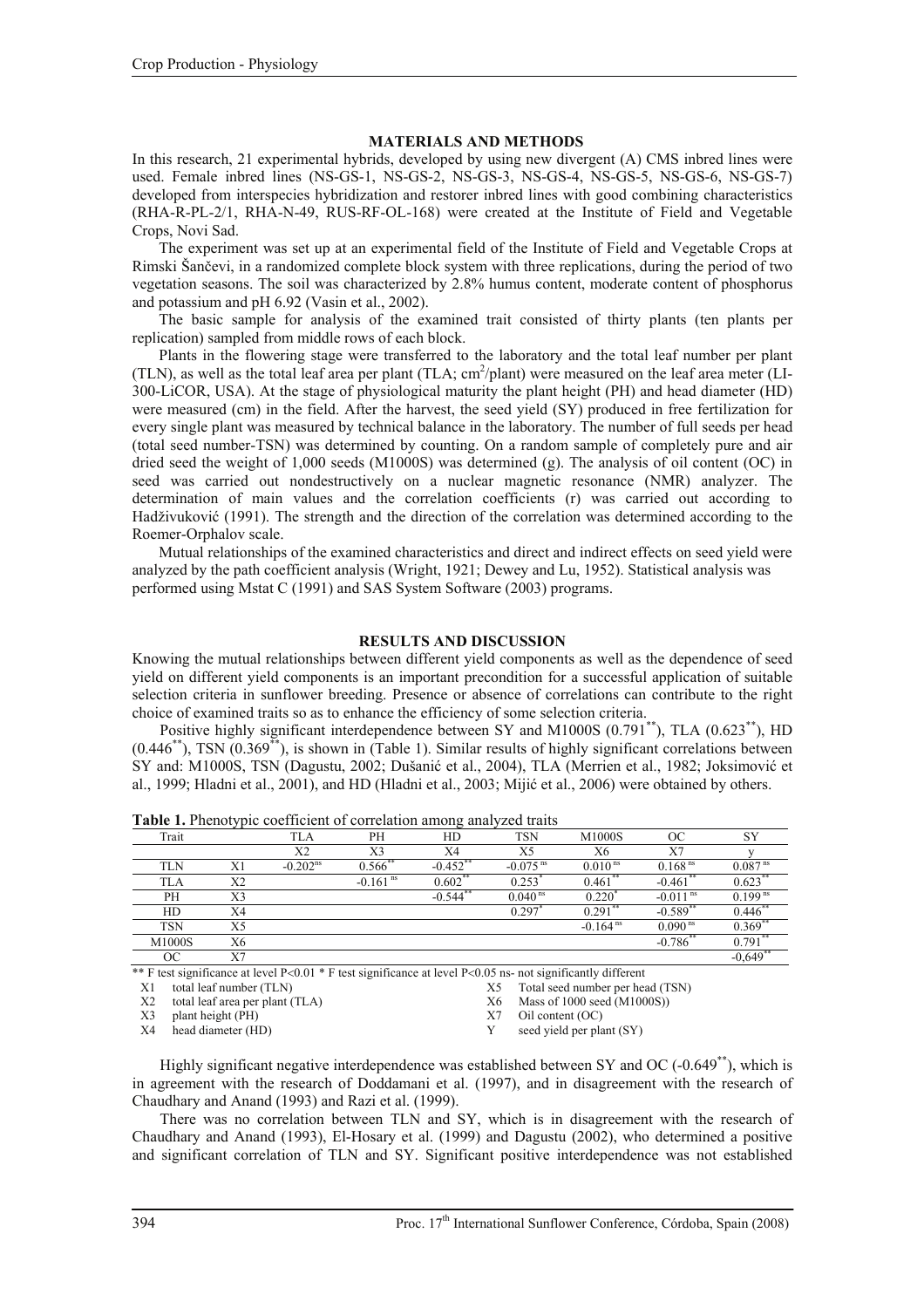between PH and SY which was detected by others (Marinković, 1992; Hladni i sar., 2003; Mijić et al., 2006).

A positive highly significant interdependence was established between TLN and PH (0.566\*\*); TLA and HD  $(0.602^{**})$ ; TLA and M1000S  $(0.461^{**})$ ; HD and M1000S  $(0.291^{**})$ . The positive significant connection between TLA and HD was determined by Hladni et al. (2004).

Negative highly significant interdependence was established between M1000S and OC (-0.786<sup>\*\*</sup>), HD and OC (-0.585\*\*), PH and HD (-0.544\*\*), TLA and OC (-0.461\*\*), TLN and HD (-0.452\*\*). These results are in agreement with the investigations of Punnia and Gill (1994) who determined the negative significant interdependence of M1000S and OC.

The correlation relations were further analyzed by using path coefficient analyses which include the involvement of correlation coefficients in direct and indirect effect on a specific trait (Table 2).

M1000S (0.789\*\*) and TSN (0.473\*\*) have the biggest positive effect on SY, which justifies the existence of a highly significant simple correlation and confirms that these two traits are important components of seed yield. These results are in agreement with the work of Marinković (1992) and Dušanić et al. (2004).

A positive direct influence of TSN on SY was also demonstrated by others (Škorić, 1974; Marinković and Škorić, 1988; Punia and Gill, 1994). A high direct effect of the M1000S on SY was noted both under good water supply conditions as well as under limited water conditions (Razi et al., 1999).

TLN has shown an important direct effect on SY. These results are in agreement with the research of Razi et al. (1999) and Nirmala et al. (2000), but are in disagreement with the results published by Marinković and Škorić (1988).

TLA has shown a positive significant direct effect on seed yield. These results are in agreement with the work by Alba et al. (1979).

Other traits in the investigation have shown a significantly lower direct influence, which means they had an indirect influence through other traits. The direct influence of HD and SY was not significant, which means that the HD had a high and indirect positive influence through M1000S and TSN. Different results were obtained by Green (1980) and Nirmala et al. (2000), who state that HD has a significant direct influence on SY, while according to Škorić (1974), Fick et al. (1974) and Hladni et al. (2004) that influence was negative.

Negative direct influences of OC on SY was not significant which means that OC had a high indirect influence and a negative one through M1000S.

|            |            |                      | ັ         |           |           |            |           |           |           |
|------------|------------|----------------------|-----------|-----------|-----------|------------|-----------|-----------|-----------|
| Traits     | Direct     | Indirect effects via |           |           |           |            |           |           | $r*$      |
|            | effects    | <b>TLN</b>           | TLA       | PН        | HD        | <b>TSN</b> | M1000S    | ОC        | SY        |
| <b>TLN</b> | $0.1990*$  |                      | $-0.0281$ | $-0.0373$ | $-0.0151$ | $-0.0354$  | 0.0079    | $-0.0038$ | 0.082     |
| T L A      | $0.1390*$  | $-0.0402$            |           | 0.0106    | 0.0201    | 0.1196     | 0.3637    | 0.0104    | 0.6232    |
| PН         | $-0.0659$  | 0.1126               | $-0.0224$ |           | $-0.0182$ | 0.0189     | 0.1736    | 0.0002    | 0.1988    |
| H D        | 0.0334     | $-0.0899$            | 0.0837    | 0.0358    |           | 0.1404     | 0.2296    | 0.0133    | 0.4463    |
| TS N       | $0.4726**$ | $-0.0149$            | 0.0352    | $-0.0026$ | 0.0099    |            | $-0.1294$ | $-0.0020$ | 0.3688    |
| M1000S     | 0.7889**   | 0.0020               | 0.0641    | $-0.0145$ | 0.0097    | $-0.0775$  |           | 0.0178    | 0.7905    |
| ОC         | $-0.0226$  | 0.0334               | $-0.0641$ | 0.0007    | $-0.0197$ | 0.0425     | $-0.6201$ |           | $-0.6499$ |

# Table 2. Path coefficient analysis of grain yield

r\*- Correlation coefficient

Determination coefficient:  $R^2 = 0.918$ 

The differences in acquired results can be explained by different plant material which the authors used in their research.

In sunflower breeding, attention should be paid to the ways in which the increase in morphophysiological components influences the SY.

In this research, with the increase in TLA, HD, M1000S ,SY also increased, but OC decreased. Similary the increase in HD led to the increase in TNL, M1000S and SY, and to the decrease in OC. The increase in TSN and M1000S would cause an increase in SY. In short, the increase in TLN, HD, TSN and M1000S influences the increase in SY.

Path coefficient analysis helped to separate direct and indirect effects of individual traits on SY and identify traits such as M1000S and TSN, which should be used as selection criteria in sunflower breeding.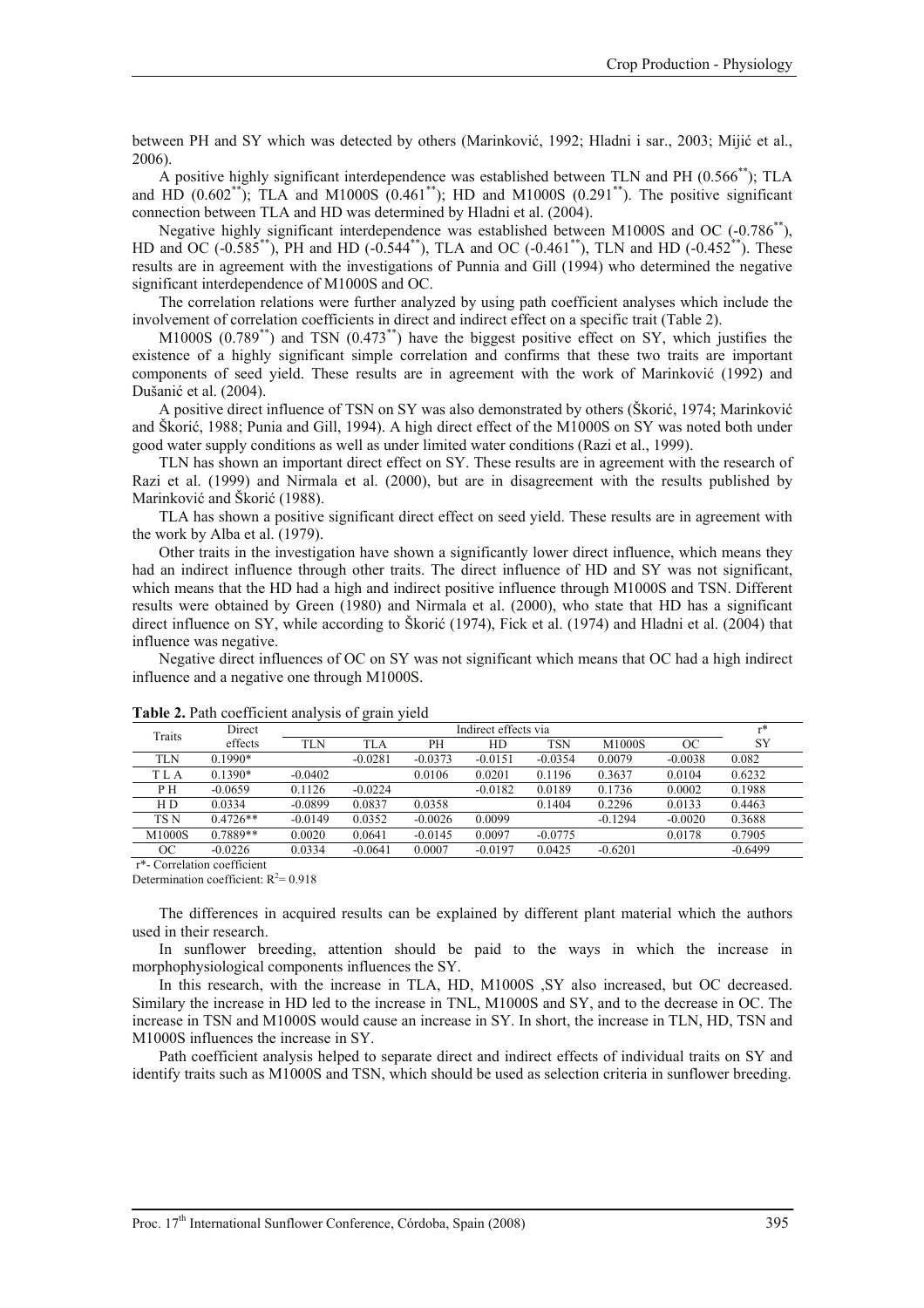### **CONCLUSIONS**

A positive highly significant interdependence has been established between seed yield per plant and total leaf area per plant  $(0.623^{**})$ , head diameter  $(0.446^{**})$ , total seed number per head,  $(0.369^{**})$  and mass of 1000 seed (0.791\*\*). Highly significant negative effect was established between seed yield per plant and oil content  $(-0.649<sup>**</sup>)$ .

The path coefficient analysis applied gave a somewhat different picture from what the correlation analysis did. The path coefficient analysis partitioned the direct and indirect effects of the morphophysiological yield components on seed yield of sunflower. It allowed us to detect those components which exhibit the highest effect on yield expression. The data obtained in this investigation, as well as various literature data, indicate that the morphophysiological character: mass of 1000 seed, total seed number per head, total leaf number and total leaf area per plant are the main yield components which should be used as selection criteria in sunflower breeding .

The coefficient of determination  $(R^2)$  was 0.92 which indicates that the influence of all traits involved in the study affected 92% of total variability in seed yield per plant.

#### **REFERENCES**

- Alba, E., A. Benvenuti, R. Tuberosa, and G.O. Vannozzi. 1979. A path coefficient analysis of some yield components in sunflower. Helia 2:25-29.
- Chaudhary, S.K., and I.J. Anand. 1993. Correlation and path-coefficient analysis in  $F_1$  and  $F_2$  generations in sunflower (*Helianthus annuus* L.). Int. J. Trop. Agric. 11:204-208.
- Dagustu, N. 2002. Correlations and path coefficient analysis of seed yield components in sunflower (*Helianthus annuus* L.). Turkish J. Field Crops 7:15-19.
- Dewey, D.R., and K.H. Lu. 1952. A correlation and path–coefficient analysis of components crested wheat grass see production. Agron. J. 51:515-518.
- Doddamani, I.K., S.A. Patil, and R.L. Ravikumar. 1997. Relationship of autogamy and self-fertility with seed yield and yield components in sunflower (*Helianthus annuus* L*.*). Helia 20(26):95-102.
- Dušanić, N., V. Miklič, J. Joksimović, and J. Atlagić. 2004. Path coefficient analysis of some yield components of sunflower. p. 531-537 (vol. 2). In: Proc.  $16<sup>th</sup>$  Int. Sunflower Conf., Fargo, ND, USA.
- El-Hosary, A., B. El-Ahmar, and A.E. El-Kasaby. 1999: Assoaciation studies in sunflower. Helia 22:561- 567.
- Fick, G.N., D.E. Zimmer, and D.C. Zimmerman. 1974. Correlationof seed and oilcontent with other plant and seed characteristics. Crop Sci. 14:755-757.
- Gonzales, J., N. Mancuso, and C. Oliva. 2000. Factores genéticos ambientales y correlaciones entre rendimiento y calidad de girasol. p. 105-110 (vol. 2). In: Proc. 15<sup>th</sup> Int. Sunflower Conf., Toulouse, France.
- Green, V.E. 1980. Corelation and path coefficient analysis of the components of yield in sunflower cultivars (*Helianthus annuus* L.). p. 10-12 (vol. 3). In: Proc. 9th Int. Sunflower Conf., Torremolinos, Spain.
- Hadživuković, S. 1991. Statistički metodi. Drugo prošireno izdanje. Poljoprivredni fakultet, Novi Sad.
- Hladni, N., D. Škorić, and M. Kraljević-Balalić. 2001. Međuzavisnost prinosa i komponenti prinosa kod suncokreta. Zbornik radova sa 1. Međunarodnog Simpozijuma "Hrana u 21. veku", Subotica, Srbija i Crna Gora, 162-167.
- Hladni, N., D. Škorić, and M. Kraljević-Balalić. 2003. Components of phenotypic variability for head diameter in sunflower (*Helianthus annuus* L.). Genetika 35:67-75.
- Hladni, N., D. Škorić, M. Kraljević-Balalić, M. Ivanović, Z. Sakač, and D. Jovanović. 2004. Correlation of yield components and seed yield per plant in sunflower (*Helianthus annuus* L.). 491-496 (vol. 2). In: Proc.  $16<sup>th</sup>$  Int. Sunfflower Conf., Fargo, ND, USA.
- Hladni, N., D. Škorić, M. Kraljević-Balalić, Z. Sakač, and D. Jovanović. 2006. Combiling ability for oil content and its correlations with other yield componentes in sunflower. Helia 29(44):101-110.
- Joksimović, J., J. Atlagić, and D. Škorić. 1999. Path coefficient analysis of some oil yield components in sunflower (*Helianthus annuus* L.). Helia 22(31):35-42.
- Marinković, R., and D. Škorić. 1988. Path-coefficient analysis of components of sunflower seed yield (*H. annuus L.).* p. 406-407. In: Proc. 12<sup>th</sup> Int. Sunflower Conf., Novi Sad, Yugoslavia.
- Marinković R. 1992. Path-coeficient analysis of some yield components of sunflower (*Helianthus annuus*  L.). Euphytica 60:201-205.
- Miklič, V, N. Hladni**,** S. Jocić, R. Marinković, J. Atlagić, D. Saftić-Panković, D. Miladinović, N. Dušanić, and S. Gvozdenović. 2008. Sunflower breeding at institute of field and vegetable crops.